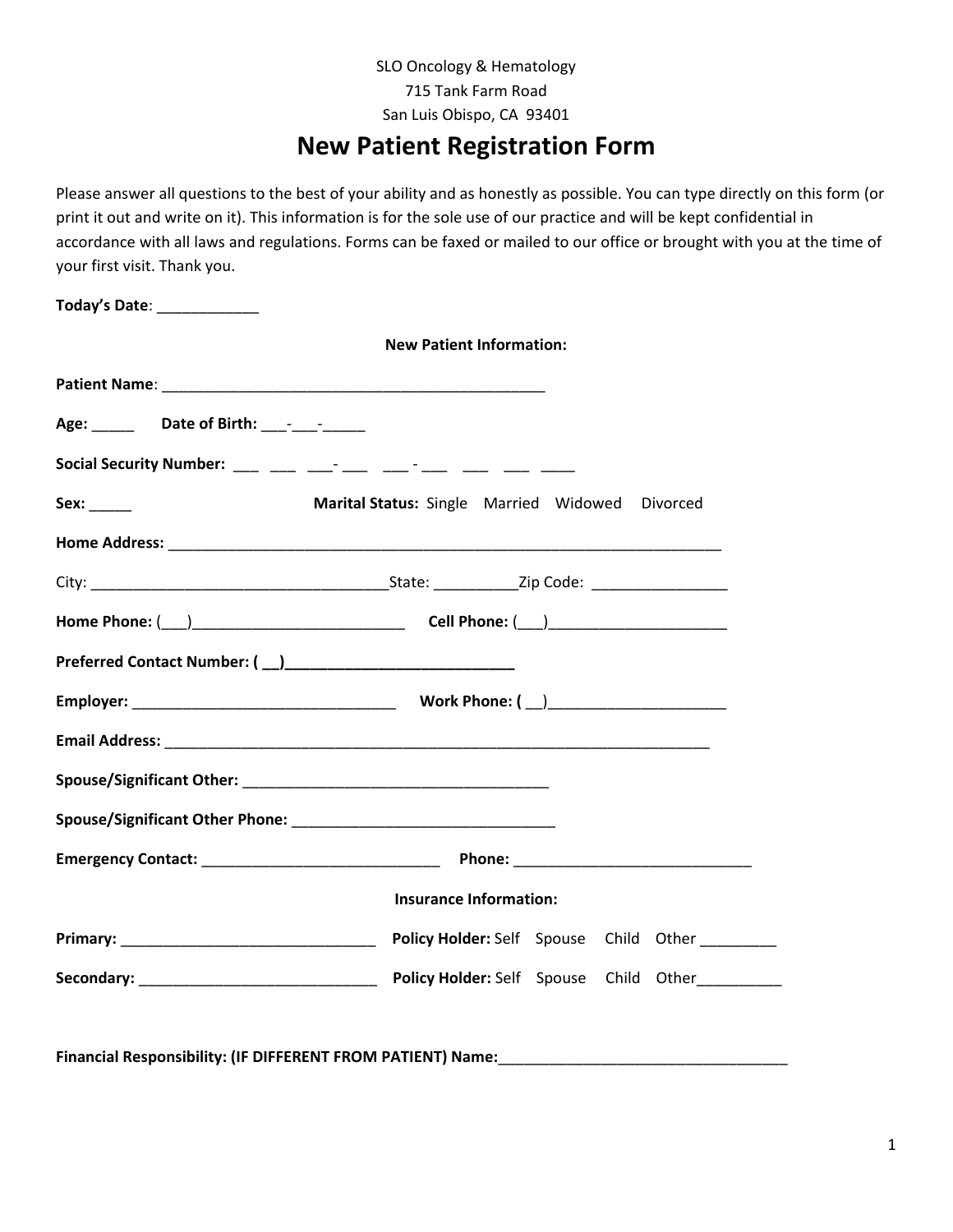### **Notice of Privacy Practices**

SLO Oncology & Hematology is committed to protecting your privacy and ensuring that your medical information is used appropriately. This notice of privacy practices identifies all potential uses and disclosures of your health information by our practices and outlines your rights with regards to your health information.

I, \_\_\_\_\_\_\_\_\_\_\_\_\_\_\_\_\_\_\_\_\_\_\_\_\_\_\_\_\_\_\_\_\_\_, acknowledge that I have read and understand the Notice of Privacy Practices of SLO Oncology & Hematology, I understand that a copy of the Privacy Practices can be made available to me at my request.

I consent to have my health information sent to my Primary Care Physician, my Referring Physician, and/or any physician who is actively involved with my care.

| Signature:                                       | Date: |  |
|--------------------------------------------------|-------|--|
|                                                  |       |  |
| Name of Person Representative: (if appropriate): |       |  |

Aside from doctors, please list any family/friends that we CAN release information to:

(We will not share to anyone not on the list, unless we have your consent)

| Name        | Relationship | Phone |
|-------------|--------------|-------|
| <b>Name</b> | Relationship | Phone |
| Name        | Relationship | Phone |

Please list your other physicians or practitioners involved in your care (Primary doctors, Dermatologist, chiropractors, etc.):

| <b>Name</b> | <b>Specialty</b> | Phone |
|-------------|------------------|-------|
| <b>Name</b> | <b>Specialty</b> | Phone |
| <b>Name</b> | <b>Specialty</b> | Phone |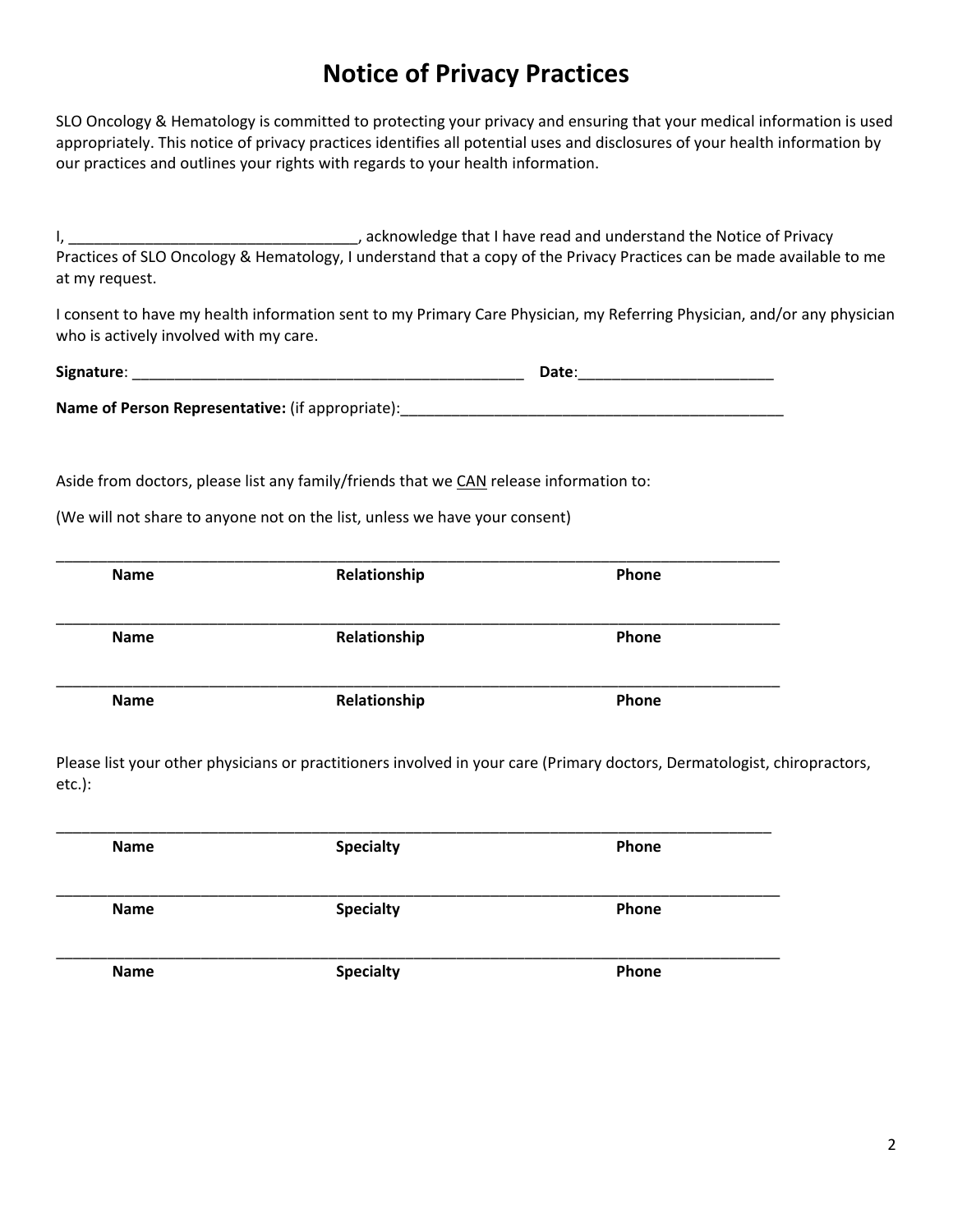## **Advanced Directives Questionnaire**

| Please answer the following questions if you are able to do so. The nursing staff will provide assistance if |  |
|--------------------------------------------------------------------------------------------------------------|--|
| necessary.                                                                                                   |  |

| Name:      |                                                                                   |            | Date: ______________                                                                                                                                                                                                              |
|------------|-----------------------------------------------------------------------------------|------------|-----------------------------------------------------------------------------------------------------------------------------------------------------------------------------------------------------------------------------------|
|            | 1. Do you have a                                                                  |            |                                                                                                                                                                                                                                   |
|            | Durable Power of Attorney for Health Care? Yes                                    |            | No results and the New York of the New York of New York in the New York of New York in the New York of New York in the New York of New York in the New York of New York in the New York o<br>New York of New York in the New York |
|            | Living Will?                                                                      | Yes        | No results and the New York of the New York of the New York of the New York of the New York of the New York of the New York of the New York of the New York of the New York of the New York of the New York of the New York of    |
|            |                                                                                   |            |                                                                                                                                                                                                                                   |
|            | 2. If "yes" to either of the above, please provide us with a copy for your chart. |            |                                                                                                                                                                                                                                   |
|            |                                                                                   |            |                                                                                                                                                                                                                                   |
|            | 3. If "no", would you like more information?                                      | $Yes_{\_}$ | No results and the New York of the New York of the New York of the New York of the New York of the New York of the New York of the New York of the New York of the New York of the New York of the New York of the New York of    |
|            |                                                                                   |            |                                                                                                                                                                                                                                   |
|            |                                                                                   |            |                                                                                                                                                                                                                                   |
| Signature: |                                                                                   | Date:      |                                                                                                                                                                                                                                   |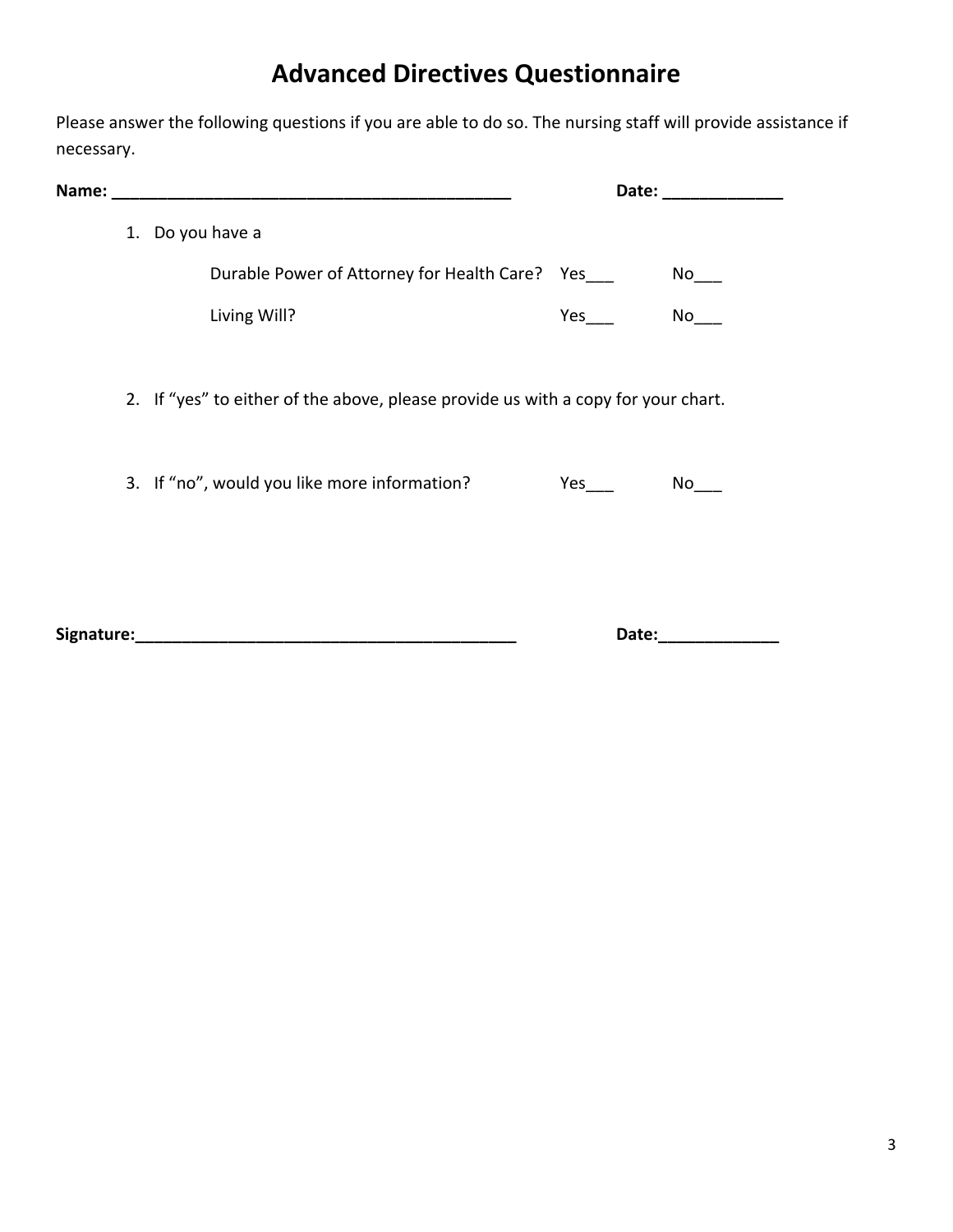### **Financial Waiver**

I, \_\_\_\_\_\_\_\_\_\_\_\_\_\_\_\_\_\_\_\_\_\_\_\_\_\_\_\_\_\_\_\_\_\_\_\_\_\_\_\_\_\_\_\_\_\_\_\_\_\_, authorize treatment and agree to pay all fees and charges for such treatment. Since State Law requires insurance companies to pay claims within 30 days of submission, any claim to an insurance company for which the doctor is a provider that is not paid in 60 days will become my responsibility.

I herby authorize SLO Oncology & Hematology to release information necessary in order to secure payment for services. I assign insurance benefits directly to the above named provider. There is a minimum charge of \$25.00 for any forms completed by the provider for the purpose of securing payment.

There is a minimum charge of \$15.00 plus 0.25 per page to copy medical records in excess of five pages.

There is a minimum change of \$10.00 for any forms completed by the provider that is not directly associated to the care we provide (ie. Letters, disability forms, etc.) This fee may be more depending on the complexity and the extensiveness of the forms. There is a minimum charge of \$5.00 for all DMV forms.

**For patients NOT on Medicare**: I understand that past due accounts (over 30 days) will accrue a monthly finance charge of 1%

#### **Cancellation of an appointment**

If it is necessary to cancel your appointment, we require that you call at least 24 hours in advance. Late cancellations will be considered as a "no show".

The first time there is a "no show", there will be no charge to the patient. Any additional "no show" will result in a fee of \$25.00 billed to patients account.

To cancel appointments, please call (805) 543-5577. If you do not reach the receptionist you may leave a detailed message on the voicemail. If you would like to reschedule your appointment, please be sure to leave us your phone number and let us know the best time to return your call.

**Signature:** \_\_\_\_\_\_\_\_\_\_\_\_\_\_\_\_\_\_\_\_\_\_\_\_\_\_\_\_\_\_\_\_\_\_\_\_\_\_\_\_\_\_\_\_\_\_\_\_ **Date:** \_\_\_\_\_\_\_\_\_\_\_\_\_\_\_\_\_\_\_\_\_

**Name of Personal Representative (if appropriate)**:

| -<br>υaιe. |
|------------|
|            |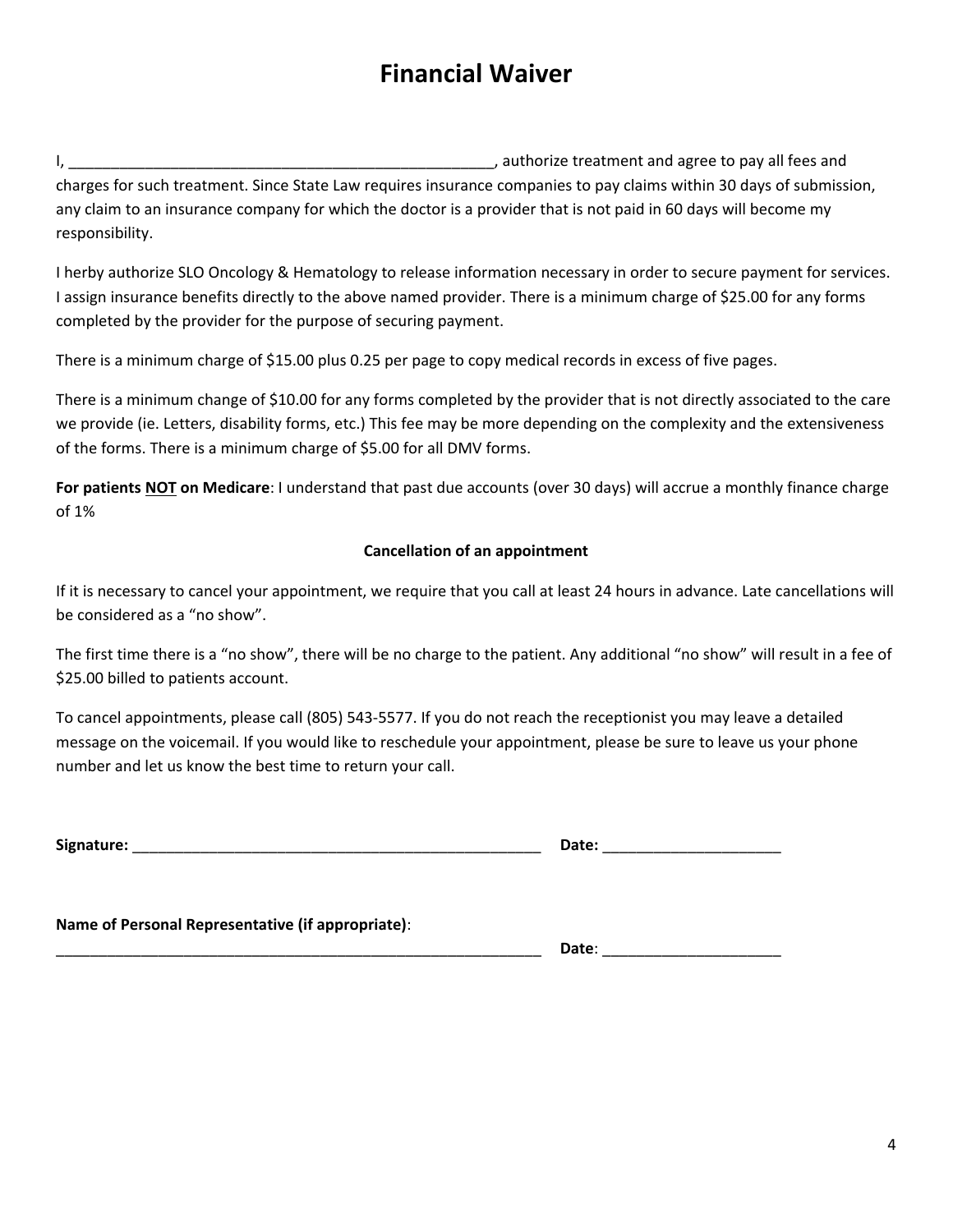### **New Patient Questionnaire**

| Name |     |  | $\overline{\phantom{a}}$ |      |
|------|-----|--|--------------------------|------|
|      | - - |  | ___                      | ____ |

**Is there another name you prefer to be called: \_\_\_\_\_\_\_\_\_\_\_\_\_\_\_\_\_\_\_\_\_\_\_\_\_\_\_\_\_\_\_\_\_\_\_\_\_\_\_\_\_\_\_\_\_\_**

#### **Chief Complaint/Main Diagnosis:**

What is the main reason for today's visit?

#### **Regarding your main problem:**

When did your illness start?\_\_\_\_\_\_\_\_\_\_\_\_\_\_\_\_\_\_\_\_\_\_\_\_\_\_\_\_\_\_\_\_\_\_\_\_\_\_\_\_\_\_\_\_\_\_\_\_\_\_\_\_\_\_\_\_\_\_\_\_\_\_

What were your initial symptoms?\_\_\_\_\_\_\_\_\_\_\_\_\_\_\_\_\_\_\_\_\_\_\_\_\_\_\_\_\_\_\_\_\_\_\_\_\_\_\_\_\_\_\_\_\_\_\_\_\_\_\_\_\_\_\_\_\_

What tests were done and where?\_\_\_\_\_\_\_\_\_\_\_\_\_\_\_\_\_\_\_\_\_\_\_\_\_\_\_\_\_\_\_\_\_\_\_\_\_\_\_\_\_\_\_\_\_\_\_\_\_\_\_\_\_\_\_\_\_

How have you been treated for this and with what medications?\_\_\_\_\_\_\_\_\_\_\_\_\_\_\_\_\_\_\_\_\_\_\_\_\_\_\_\_\_\_\_\_

#### **Past Medical History**

(Please circle any illnesses or medical problems you have now or have had in the past and indicate the year each started)

\_\_\_\_\_\_\_\_\_\_\_\_\_\_\_\_\_\_\_\_\_\_\_\_\_\_\_\_\_\_\_\_\_\_\_\_\_\_\_\_\_\_\_\_\_\_\_\_\_\_\_\_\_\_\_\_\_\_\_\_\_\_\_\_\_\_\_\_\_\_\_\_\_\_\_\_\_\_\_\_\_\_\_\_\_\_\_\_\_\_\_\_\_\_\_\_\_\_ \_\_\_\_\_\_\_\_\_\_\_\_\_\_\_\_\_\_\_\_\_\_\_\_\_\_\_\_\_\_\_\_\_\_\_\_\_\_\_\_\_\_\_\_\_\_\_\_\_\_\_\_\_\_\_\_\_\_\_\_\_\_\_\_\_\_\_\_\_\_\_\_\_\_\_\_\_\_\_\_\_\_\_\_\_\_\_\_\_\_\_\_\_\_\_\_\_\_

\_\_\_\_\_\_\_\_\_\_\_\_\_\_\_\_\_\_\_\_\_\_\_\_\_\_\_\_\_\_\_\_\_\_\_\_\_\_\_\_\_\_\_\_\_\_\_\_\_\_\_\_\_\_\_\_\_\_\_\_\_\_\_\_\_\_\_\_\_\_\_\_\_\_\_\_\_\_\_\_\_\_\_\_\_\_\_\_\_\_\_\_\_\_\_\_\_\_

| <b>ILLNESS</b>         | <b>YEAR</b> | <b>ILLNESS</b>        | <b>YEAR</b> | <b>ILLNESS</b>       | <b>YEAR</b> |
|------------------------|-------------|-----------------------|-------------|----------------------|-------------|
| Pneumonia              |             | Heart Arrhythmia      |             | Congestive           |             |
|                        |             |                       |             | <b>Heart Failure</b> |             |
| Kidney Disease         |             | High Blood            |             | Liver Disease        |             |
|                        |             | Pressure              |             |                      |             |
| <b>Thyroid Disease</b> |             | <b>Blood Disorder</b> |             | <b>Diabetes</b>      |             |
| Neurologic             |             | Stroke                |             | Anxiety/             |             |
| <b>Disorders</b>       |             |                       |             | Depression           |             |
| Skin Disease           |             | Cancer                |             | <b>Heart Disease</b> |             |
| <b>COPD</b>            |             | Type of Cancer?       |             |                      |             |

Please list all major surgeries:

**Surgery Year**

Have there been any recent studies (labs, xrays, ct scans, MRI, ect.) done? If so, where?

\_\_\_\_\_\_\_\_\_\_\_\_\_\_\_\_\_\_\_\_\_\_\_\_\_\_\_\_\_\_\_\_\_\_\_\_\_\_\_\_\_\_\_\_\_\_\_\_\_\_\_\_\_\_\_\_\_\_\_\_\_\_\_\_\_\_\_\_\_\_\_\_

\_\_\_\_\_\_\_\_\_\_\_\_\_\_\_\_\_\_\_\_\_\_\_\_\_\_\_\_\_\_\_\_\_\_\_\_\_\_\_\_\_\_\_\_\_\_\_\_\_\_\_\_\_\_\_\_\_\_\_

What lab facility do you use the most?\_\_\_\_\_\_\_\_\_\_\_\_\_\_\_\_\_\_\_\_\_\_\_\_\_\_\_\_\_\_\_\_\_\_\_\_\_\_\_\_\_\_\_\_\_\_\_\_\_\_\_\_

**Name Location**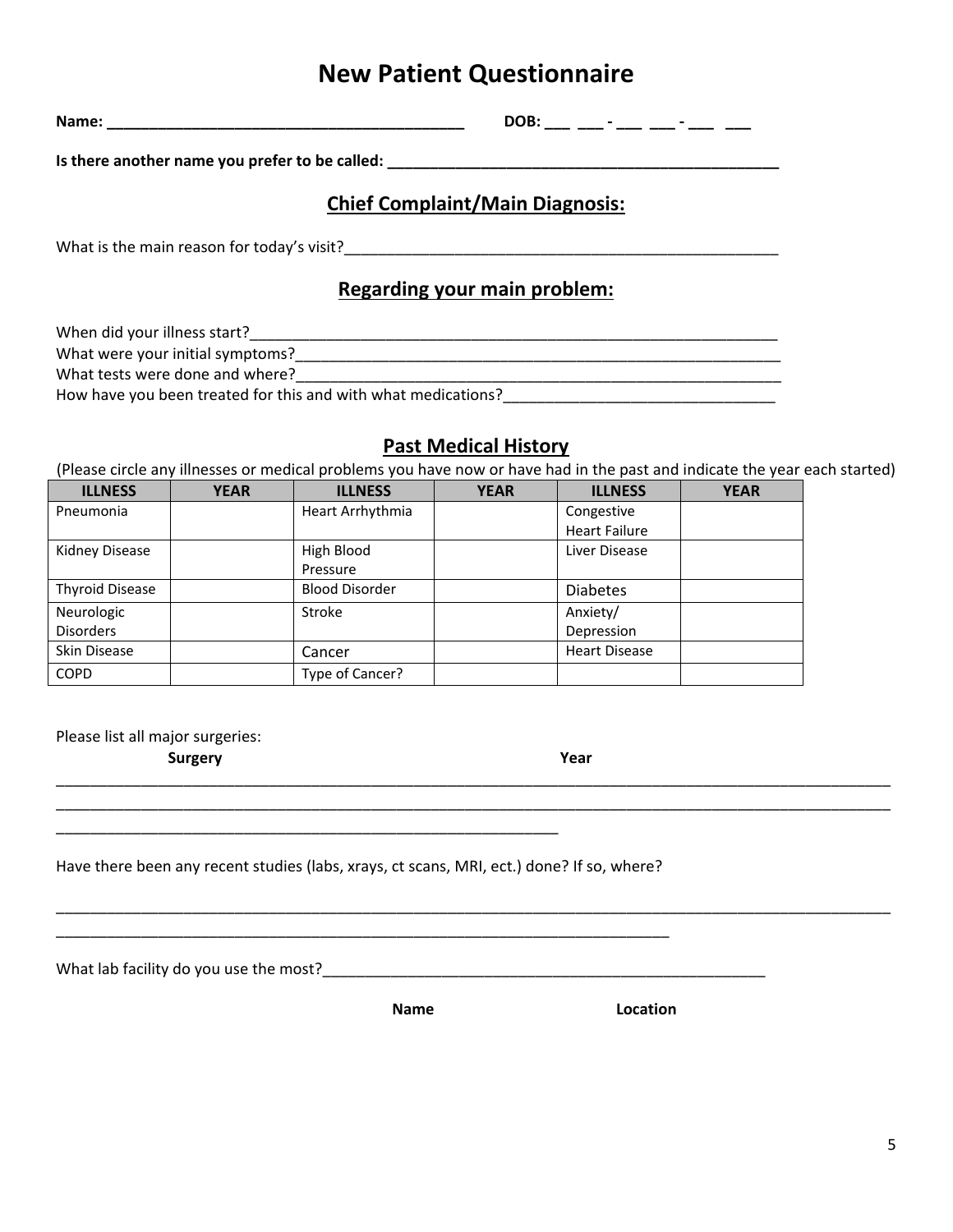### **Family History**

How many siblings do you have? \_\_\_\_\_\_\_\_\_\_\_\_\_\_\_\_\_\_\_ How many children do you have? \_\_\_\_\_\_\_\_\_\_\_\_\_\_\_\_\_

| Do you have relatives with cancer? If Yesat what age was the diagnosis?(Please list their relationship and type of |  |
|--------------------------------------------------------------------------------------------------------------------|--|
| cancer)                                                                                                            |  |

Do you have relatives with blood disorders? If Yes…at what age was the diagnosis? (Anemia/Bleeding/Clotting)\_\_\_\_\_\_\_\_\_\_\_\_\_\_\_\_\_\_\_\_\_\_\_\_\_\_\_\_\_\_\_\_\_\_\_\_\_\_\_\_\_\_\_\_\_\_\_\_\_\_\_\_\_\_\_\_\_\_\_\_\_\_

### **Social History**

| Do you currently smoke? Yes No             |                                                                                                                                                                                                                               |
|--------------------------------------------|-------------------------------------------------------------------------------------------------------------------------------------------------------------------------------------------------------------------------------|
| Have you ever smoked? Yes No               |                                                                                                                                                                                                                               |
| Do you currently use alcohol? Yes No       | If yes, how much and how often?                                                                                                                                                                                               |
| Have you ever used alcohol? Yes No         |                                                                                                                                                                                                                               |
| Do you currently use IV drugs? Yes No      |                                                                                                                                                                                                                               |
| Have you ever used IV Drugs? Yes No        |                                                                                                                                                                                                                               |
| Any other illegal drugs? Yes No            | If yes, what? The contract of the contract of the contract of the contract of the contract of the contract of the contract of the contract of the contract of the contract of the contract of the contract of the contract of |
| Employer: ________________________________ |                                                                                                                                                                                                                               |
| If retired what was your career            |                                                                                                                                                                                                                               |

#### **In order to facilitate schedule any diagnostic tests please check the following that apply:**

|                        | <b>YES</b> | <b>NO</b> | <b>COMMENTS</b> |
|------------------------|------------|-----------|-----------------|
| Allergic to Iodine     |            |           |                 |
| <b>Dialysis</b>        |            |           |                 |
| <b>Diabetic</b>        |            |           |                 |
| Pace Maker             |            |           |                 |
| <b>Blood Thinners</b>  |            |           | Medication:     |
| Metal in Body          |            |           |                 |
| Implants               |            |           |                 |
| Claustrophobic:        |            |           |                 |
| Previous back surgery: |            |           | When/Where:     |
| Previous PET Scan:     |            |           | When/Where:     |
| Previous Mammogram:    |            |           | When/Where:     |

What facility would you like to use for Radiology/Imaging tests?\_\_\_\_\_\_\_\_\_\_\_\_\_\_\_\_\_\_\_\_\_\_\_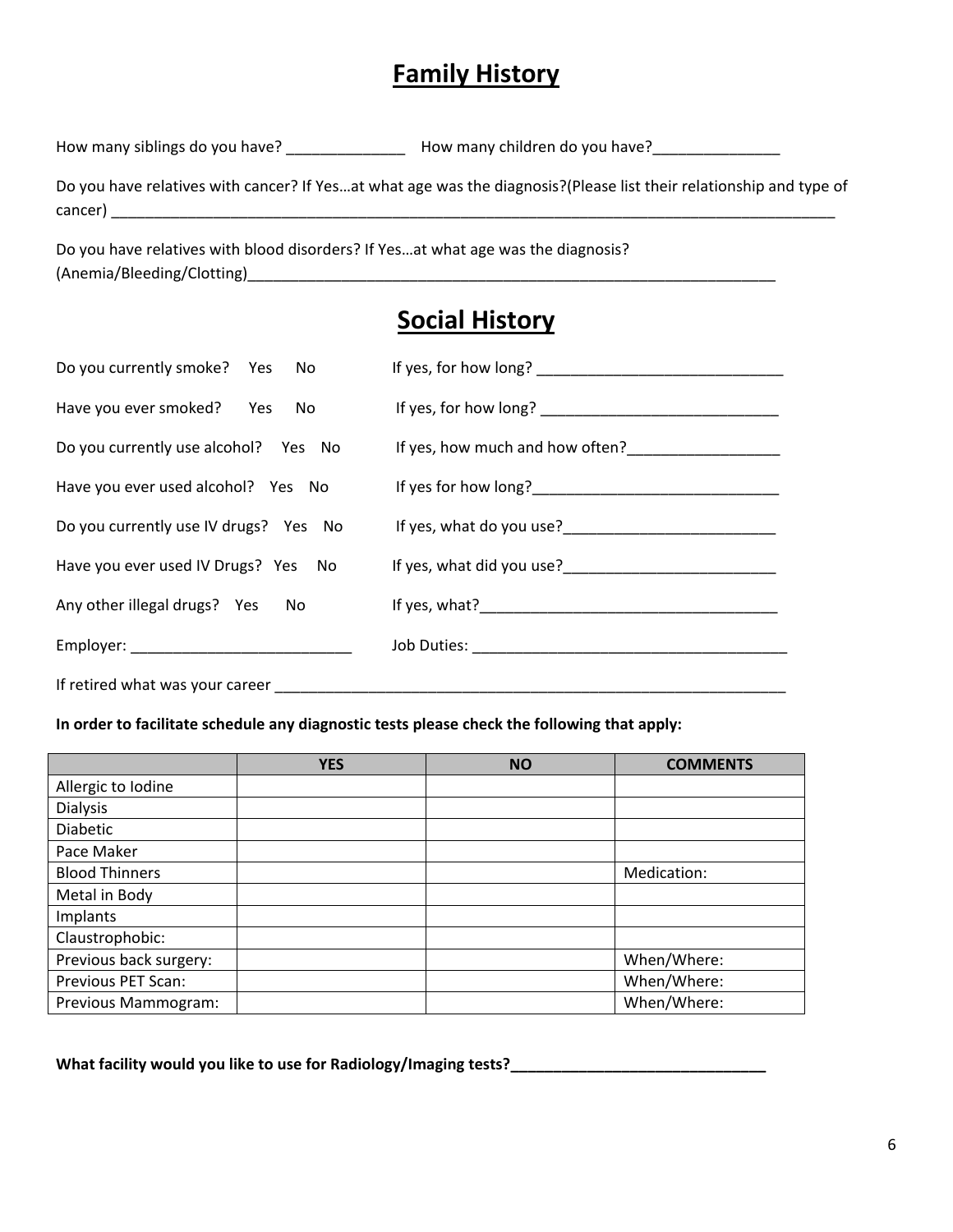## **Current Medications and Allergies**

| Name:     |             |          | DOB:<br>$\overline{\phantom{0}}$<br>$\overline{\phantom{0}}$ |
|-----------|-------------|----------|--------------------------------------------------------------|
| Pharmacy: |             |          | Phone:                                                       |
|           | <b>Name</b> | Location |                                                              |

### **Allergies**

| <b>Allergy</b>      | <b>Reaction</b>               |
|---------------------|-------------------------------|
| Example: Penicillin | <b>Breathing difficulties</b> |
|                     |                               |
|                     |                               |
|                     |                               |
|                     |                               |

### **Medications**

| <b>Medication</b> | <b>Strength</b>   | <b>Frequency</b> | <b>Purpose</b> | <b>Prescribing</b><br><b>Doctor</b> |
|-------------------|-------------------|------------------|----------------|-------------------------------------|
| Example:          |                   |                  |                |                                     |
| Levaquin          | 500 <sub>mg</sub> | 2 per day        |                | Dr. Sample Smith                    |
|                   |                   |                  |                |                                     |
|                   |                   |                  |                |                                     |
|                   |                   |                  |                |                                     |
|                   |                   |                  |                |                                     |
|                   |                   |                  |                |                                     |
|                   |                   |                  |                |                                     |
|                   |                   |                  |                |                                     |
|                   |                   |                  |                |                                     |
|                   |                   |                  |                |                                     |
|                   |                   |                  |                |                                     |
|                   |                   |                  |                |                                     |